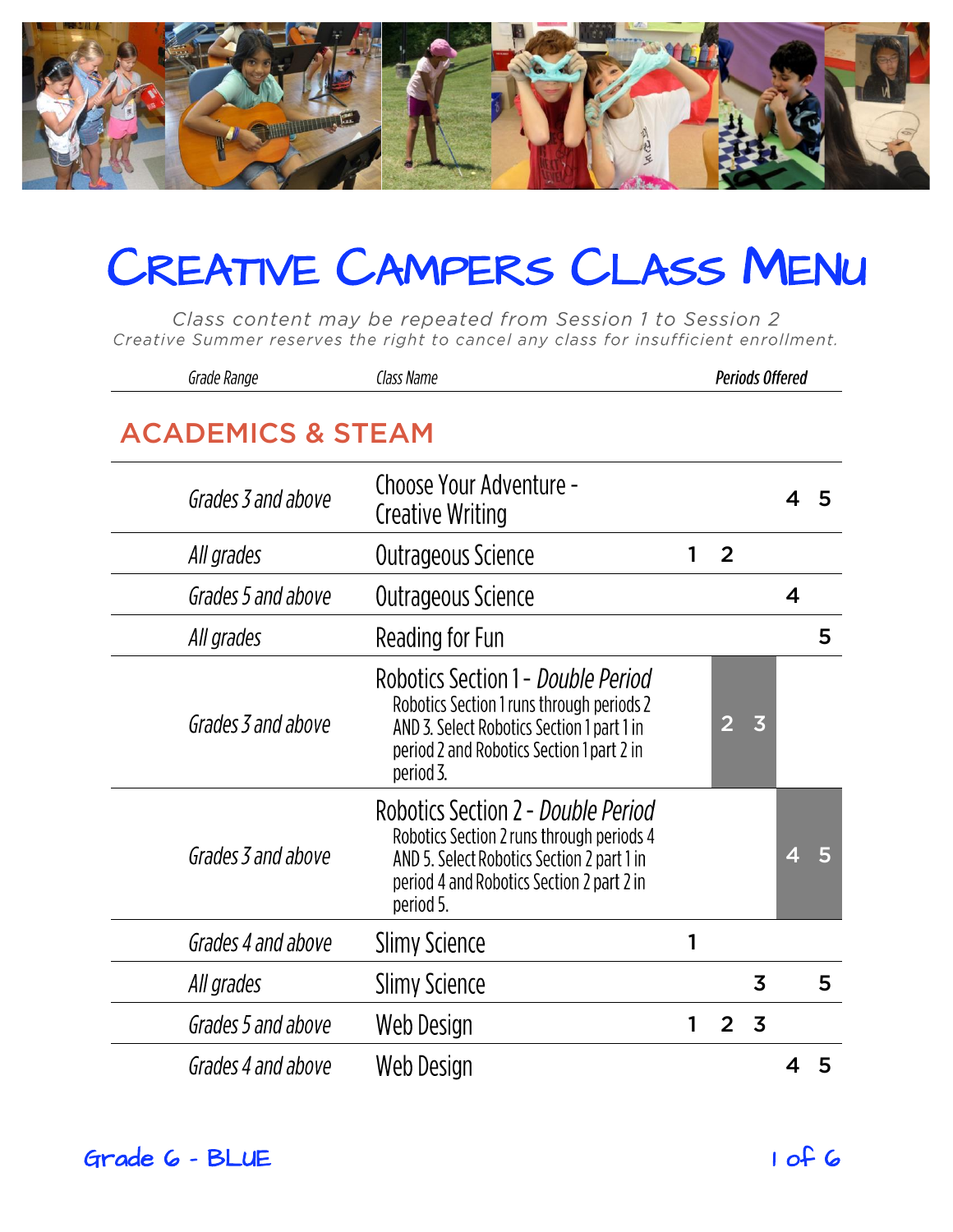Class content may be repeated from Session 1 to Session 2 Creative Summer reserves the right to cancel any class for insufficient enrollment.

| Grade Range        | Class Name             |    | <b>Periods Offered</b> |   |   |   |
|--------------------|------------------------|----|------------------------|---|---|---|
| <b>DANCE</b>       |                        |    |                        |   |   |   |
| All grades         | <b>Barre Fitness</b>   |    | 2 <sub>3</sub>         |   |   |   |
| All grades         | Cardio Dance           |    |                        |   | 4 |   |
| Grades 4 and above | Dance Team             |    | $\overline{2}$         |   | 4 |   |
| Grades 4 and above | Hip Hop Dance          | 1. | $\overline{2}$         |   |   |   |
| Grades 5 and above | Intro to Break Dancing |    |                        |   |   | 5 |
| All grades         | <b>Modern Dance</b>    |    |                        |   |   | 5 |
| All grades         | Pom Poms               |    |                        | 3 |   |   |
|                    |                        |    |                        |   |   |   |

#### **DRAMA & THEATER**

| Grades 5 and above | <b>Curtain Call - The Musical -</b><br>Double Period<br>Curtain Call - The Musical runs through<br>periods 4 AND 5. Select Curtain Call part 1 in<br>period 4 and Curtain Call part 2 in period 5. |  |    |  |
|--------------------|----------------------------------------------------------------------------------------------------------------------------------------------------------------------------------------------------|--|----|--|
| Grades 5 and above | Improvisation                                                                                                                                                                                      |  | .S |  |
| Grades 4 and above | Theater Workshop                                                                                                                                                                                   |  |    |  |
|                    |                                                                                                                                                                                                    |  |    |  |

# **EXPLORATION & DISCOVERY AND LOCAL CONTRACTOR**

| All grades         | Chess         |  | כ |
|--------------------|---------------|--|---|
| Grades 4 and above | <b>Debate</b> |  | כ |
| All grades         | Games Galore  |  |   |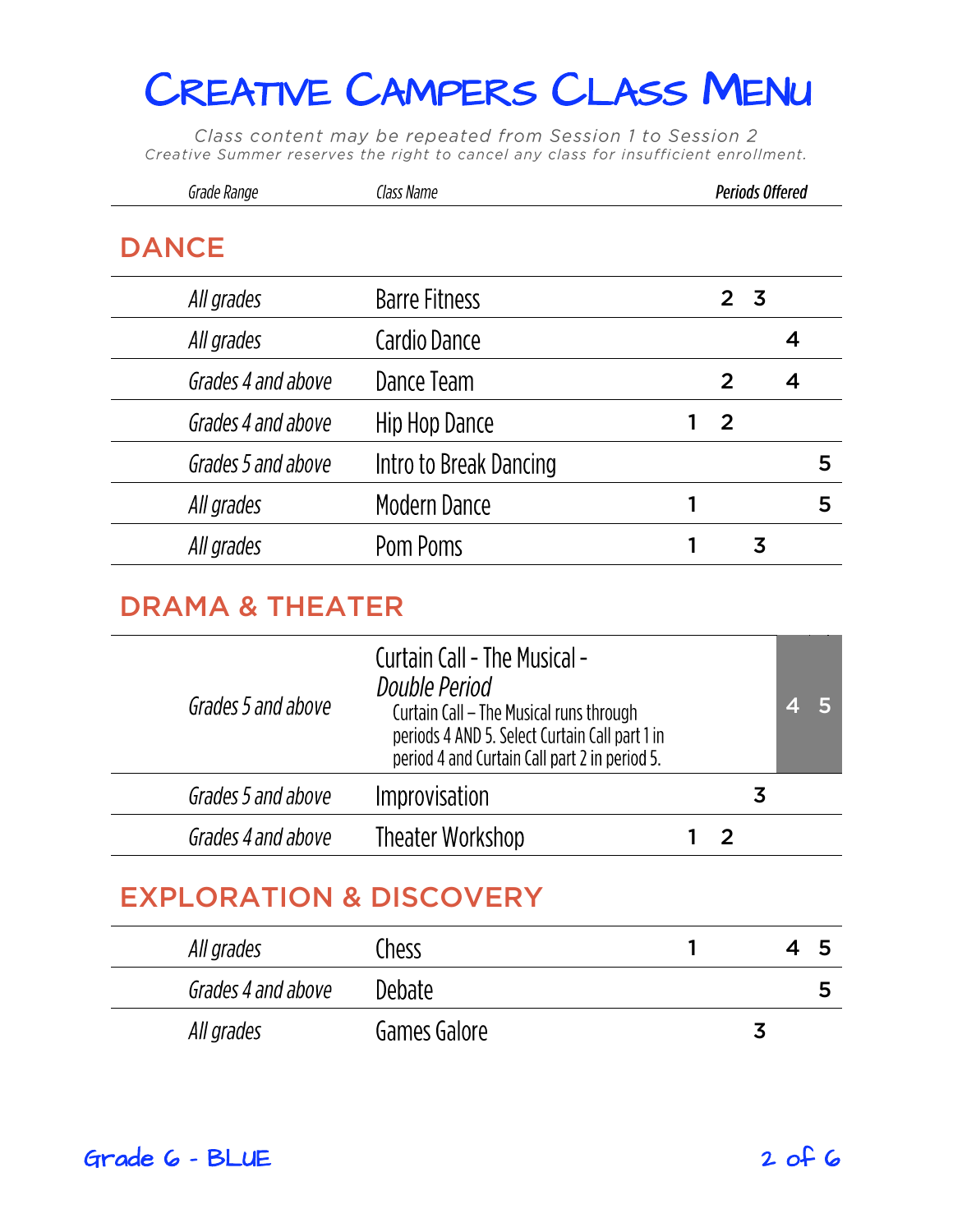Class content may be repeated from Session 1 to Session 2 Creative Summer reserves the right to cancel any class for insufficient enrollment.

| Grade Range | Class Name |  |
|-------------|------------|--|
|             |            |  |

**Periods Offered** 

### **EXPLORATION & DISCOVERY, continued**

| Grades 4 and above | Leadership Seminar for Girls -<br>Double Period<br>Leadership Seminar for Girls runs through<br>periods 2 AND 3. Select Leadership Seminar<br>for Girls part 1 in period 2 and Leadership<br>Seminar for Girls part 2 in period 3. |   | $\overline{\mathbf{3}}$ |   |
|--------------------|------------------------------------------------------------------------------------------------------------------------------------------------------------------------------------------------------------------------------------|---|-------------------------|---|
| All grades         | Newspaper                                                                                                                                                                                                                          |   |                         |   |
| Grades 6 and above | <b>Relaxation Station</b>                                                                                                                                                                                                          |   |                         | 5 |
| Grades 4 and above | Sign Language                                                                                                                                                                                                                      | 2 |                         |   |
| Grades 2-6         | Sign Language                                                                                                                                                                                                                      |   | 3                       |   |
|                    |                                                                                                                                                                                                                                    |   |                         |   |

#### **MUSIC**

| All grades         | <b>Broadway Melodies</b> |                  |         | 45 |   |
|--------------------|--------------------------|------------------|---------|----|---|
| All grades         | Guitar                   |                  | 2 3 4 5 |    |   |
| All grades         | Piano                    | $2 \overline{3}$ |         | 4  |   |
| Grades 5 and above | <b>Pitch Perfect</b>     |                  | 3       |    |   |
| All grades         | Sing!                    | 2                |         |    |   |
| Grades 4 and above | Singer / Songwriter      |                  |         |    | 5 |
| All grades         | <b>Ukulele</b>           |                  | 3       |    |   |
|                    |                          |                  |         |    |   |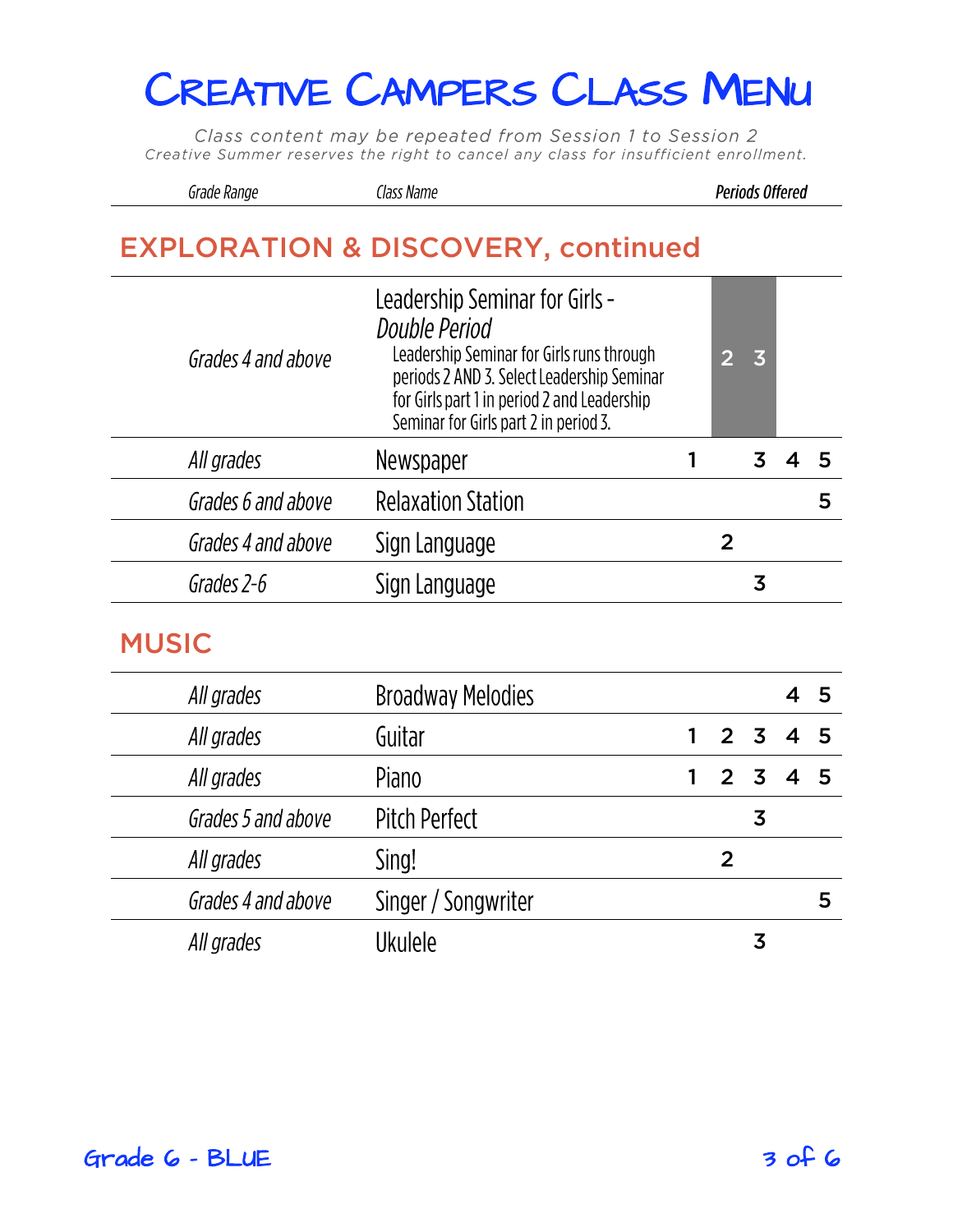Class content may be repeated from Session 1 to Session 2 Creative Summer reserves the right to cancel any class for insufficient enrollment.

| Grade Range                 | Class Name               |   | <b>Periods Offered</b> |                         |   |                 |
|-----------------------------|--------------------------|---|------------------------|-------------------------|---|-----------------|
| <b>SPORTS &amp; FITNESS</b> |                          |   |                        |                         |   |                 |
| Grades 4 and above          | Archery                  | 1 | 2                      | 3                       | 4 | 5               |
| Grades 5 and above          | <b>Basketball</b>        |   | $\overline{2}$         |                         |   |                 |
| Grades 4 and above          | Dodgeball                | 1 |                        |                         |   |                 |
| Grades 5 and above          | Dodgeball                |   |                        | 3                       |   |                 |
| All grades                  | Golf                     |   |                        |                         | 4 | 5               |
| All grades                  | Lacrosse                 |   | $\overline{2}$         |                         |   |                 |
| Grades 4 and above          | Multi-Sports             |   | $\overline{2}$         |                         |   |                 |
| Grades 4 and above          | <b>Personal Fitness</b>  |   |                        |                         | 4 | 5               |
| Grades 4 and above          | Ping Pong                |   |                        |                         | 4 |                 |
| Grades 3-6                  | Ping Pong                |   |                        |                         |   | 5               |
| All grades                  | Soccer - Indoor          |   |                        |                         | 4 | 5               |
| Grades 4 and above          | Soccer - Outdoor         |   | $\overline{2}$         |                         |   |                 |
| All grades                  | Soccer - Outdoor         |   |                        | 3                       |   |                 |
| All grades                  | <b>Stroke Clinic</b>     |   |                        |                         | 4 |                 |
| Grades 4 and above          | Swimming - Instructional |   | $\overline{2}$         |                         |   |                 |
| All grades                  | Swimming - Instructional |   |                        |                         | 4 | $5\overline{5}$ |
| All grades                  | Yoga                     | 1 |                        |                         |   | 5               |
| Grades 4 and above          | Yoga                     |   |                        | $\overline{\mathbf{3}}$ |   |                 |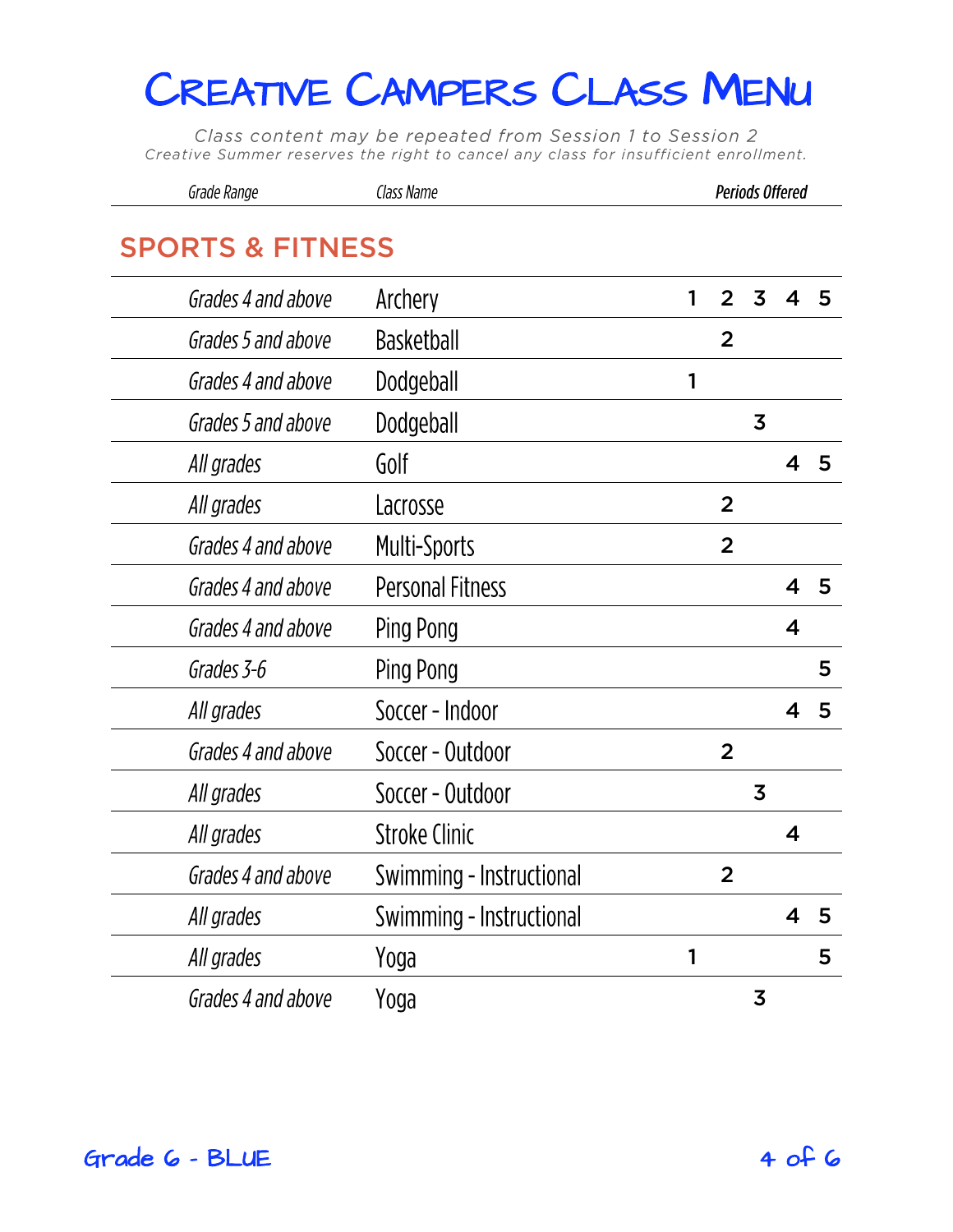Class content may be repeated from Session 1 to Session 2 Creative Summer reserves the right to cancel any class for insufficient enrollment.

| Grade Range | Class Name | <b>Periods Offered</b> |
|-------------|------------|------------------------|
|-------------|------------|------------------------|

| Grades 5 and above | Clay Arts              | 1 | 2              | 3                       | 4                       |   |
|--------------------|------------------------|---|----------------|-------------------------|-------------------------|---|
| Grades 4 and above | Crafts Workshop        | 1 |                |                         |                         |   |
| All grades         | Crafts Workshop        |   | $\overline{2}$ | $\overline{\mathbf{3}}$ |                         |   |
| Grades 4 and above | Crochet                | 1 | $\overline{2}$ |                         |                         |   |
| Grades 3 and above | Crochet                |   |                |                         |                         | 5 |
| Grades 4 and above | Darkroom Photography   | 1 | $\overline{2}$ |                         |                         |   |
| Grades 4 and above | Digital Photography    |   |                | 3                       |                         |   |
| Grades 3-6         | Digital Photography    |   |                |                         | $\overline{\mathbf{4}}$ |   |
| Grades 5 and above | Digital Photography    |   |                |                         |                         | 5 |
| Grades 5 and above | Drawing                | 1 |                |                         |                         |   |
| Grades 4 and above | <b>Gimp Magic</b>      |   | $\overline{2}$ |                         |                         |   |
| Grades 4 and above | <b>Hand Lettering</b>  |   |                |                         | 4                       | 5 |
| Grades 5 and above | <b>Interior Design</b> |   |                | 3                       | 4                       | 5 |
| Grades 5 and above | Jewelry Making - B     | 1 | $\overline{2}$ | $\overline{\mathbf{3}}$ |                         | 5 |
| Grades 4 and above | Knitting               |   |                |                         | 4                       |   |
| All grades         | Modern Art Made Easy   |   |                |                         | 4                       |   |
| All grades         | Painting               |   |                |                         |                         | 5 |
| Grades 3-6         | Party Planning         | 1 |                |                         |                         |   |
| Grades 4 and above | Party Planning         |   | $\overline{2}$ |                         |                         |   |
|                    |                        |   |                |                         |                         |   |

 $Grade$  6 - BLUE  $5$  of 6